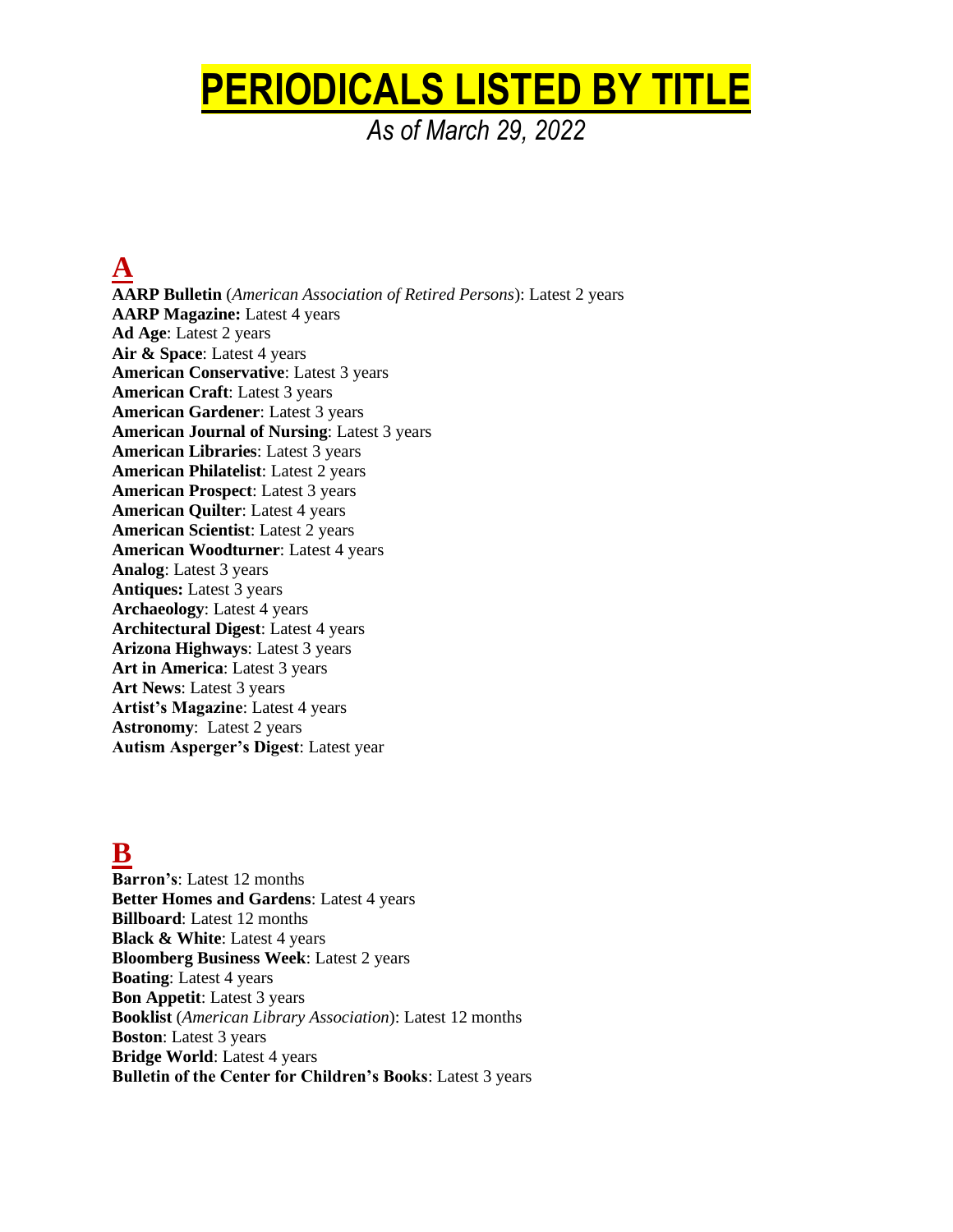**C**

**Car and Driver**: Latest 4 years **Catster**: Latest 3 years **Ceramics**: Latest 4 years **Chess Life**: Latest 3 years **The Chief**: Latest 12 months **Christian Century**: Latest 2 years **Christianity Today**: Latest 2 years **Chronicle of Higher Education**: Latest 12 months **Chronicle of Philanthropy:** Latest 12 months **Cineaste**: Latest 6 years **Classic Toy Trains**: Latest 4 years **Coin World**: Latest 2 years **Coinage**: Latest 3 years **Commentary**: Latest 3 years **Complete Investor**: Latest 12 months **Computers in Libraries**: Latest 4 years **Conde Nast Traveler**: Latest 3 years **Consumer Reports & Buyer's Guides**: Latest 4 years **Consumer Reports on Health**: Latest 3 years **Cook's Country**: Latest 3 years **Cook's Illustrated**: Latest 3 years **Cosmopolitan**: Latest 3 years **Country Living**: Latest 3 years **Cow Neck Peninsula Historical Society Journal**: 1965 - present **Crain's New York Business**: Latest 12 months **Crochet!** Latest 4 years **Cruising World**: Latest 4 years

## **D**

**Dance Magazine**: Latest 3 years **Discover**: Latest 4 years **Dissent**: Latest 4 years **Dogster**: Latest 3 years **Downbeat**: Latest 4 years **Dwell**: Latest 4 years

## **E**

**Early American Life**: Latest 4 years **Economist**: Latest 2 years **Elle**: Latest 4 years **Elle France** [French]: Latest 3 years **Entrepreneur**: Latest 4 years **Esquire**: Latest 4 years **Essence**: Latest 3 years **Experience Life**: Latest 4 years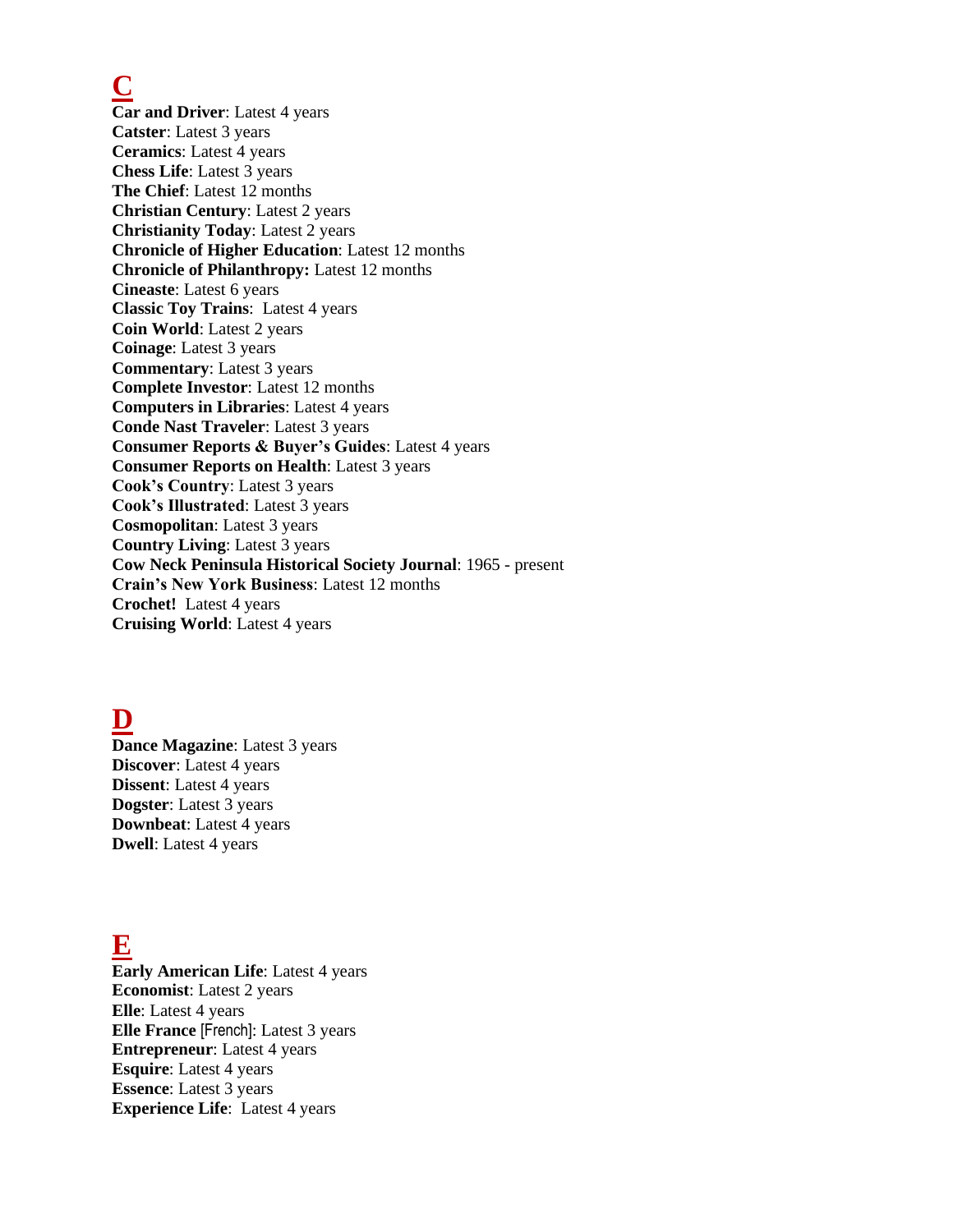#### **F**

**Family Handyman**: Latest 4 years **Family Tree Magazine**: Latest 4 years **Fantasy & Science Fiction:** Latest 4 years **Fast Company**: Last 4 years **Fidelity Monitor & Insight**: Latest 12 issues **Financial Times**: Latest 2 months **Fine Homebuilding**: Latest 4 years **Fine Woodworking**: Latest 4 years **Fisherman**: Latest 2 years **Flying**: Latest 4 years **Focus on Healthy Aging**: Latest 3 years Food & Wine: Latest 4 years **Forbes**: Latest 2 years **Foreign Affairs**: Latest 4 years **Fortune**: Latest 2 years **FourWheeler**: Latest 4 years

## **G**

**Golf Digest**: Latest 4 years **Good Housekeeping**: Latest 4 years **GQ**: Latest 4 years **Grants for Libraries Hotline**: Latest 2 years

## **H**

**Hadassah**: Latest 4 years **Harper's Bazaar**: Latest 4 years **Harper's Magazine**: Latest 3 years **Harvard Business Review**: Latest 4 years **Harvard Health Letter**: Latest 3 years **Harvard Heart Letter**: Latest 3 years **Harvard Men's Health Watch**: Latest 3 years **Harvard Women's Health Watch**: Latest 3 years **Hemmings Motor News**: Latest 2 years **Highlights**: Latest 2 years **History Today**: Latest 4 years **Hoi Polloi**: 2005 - present **Horn Book**: Latest 3 years **Horticulture**: Latest 4 years **Hot Rod**: Latest 4 years **House**: Latest 4 years **House Beautiful**: Latest 4 years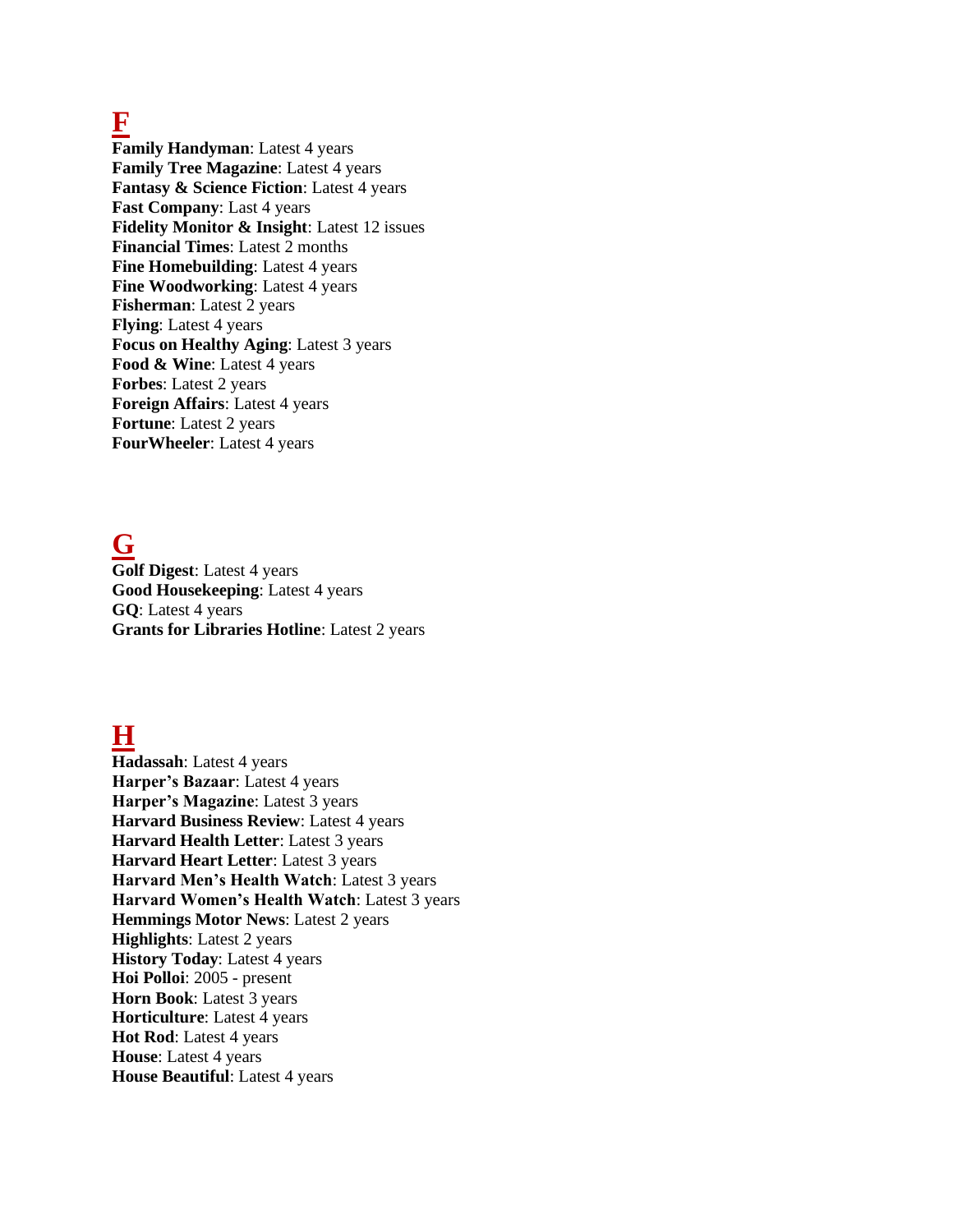## **I**

**IBD Weekly**: Latest 12 months **Illustration**: Latest 4 years **Imagine FX**: Issue no. 202 - present **Inc.**: Latest 4 years **Independent Adviser for Vanguard Investors**: Latest 12 issues **Industry Surveys**: Latest 5 months **Interweave Knits**: Latest 4 years Investor's Business Daily SEE **IBD Weekly Irish Echo**: Latest 12 months **Italian Tribune**: Latest 12 months

**J**

**J-14**: Latest 3 years **JAMA** (Journal of the American Medical Association): Latest 3 years **JD Power Official Older Used Car Guide**: Latest 12 months **JD Power Official Used Car Guide**: Latest 12 months **Journal of Long Island History**: 1961 - 1965; 1973 – 1982 NOTE: This periodical is kept with the Long Island Collection: L.I. 917.47 J Journal of the American Medical Association SEE **JAMA**

**K**

**Kaleidoscope**: Winter 1963 - present **Kiplinger's Personal Finance**: Latest 4 years **Kirkus Reviews**: Latest 12 months **Korea Times** [Korean]: Latest 2 months

## **L**

**Library Journal**: Latest 2 years **Linn's Stamp News**: Latest 12 months **Long Island Business News**: Latest 12 months **Long Island Forum**: Aug. 1940 – 2004 [**ceased publication**] NOTE: This periodical is kept in the Long Island Collection – the call number is L.I. 974.721 L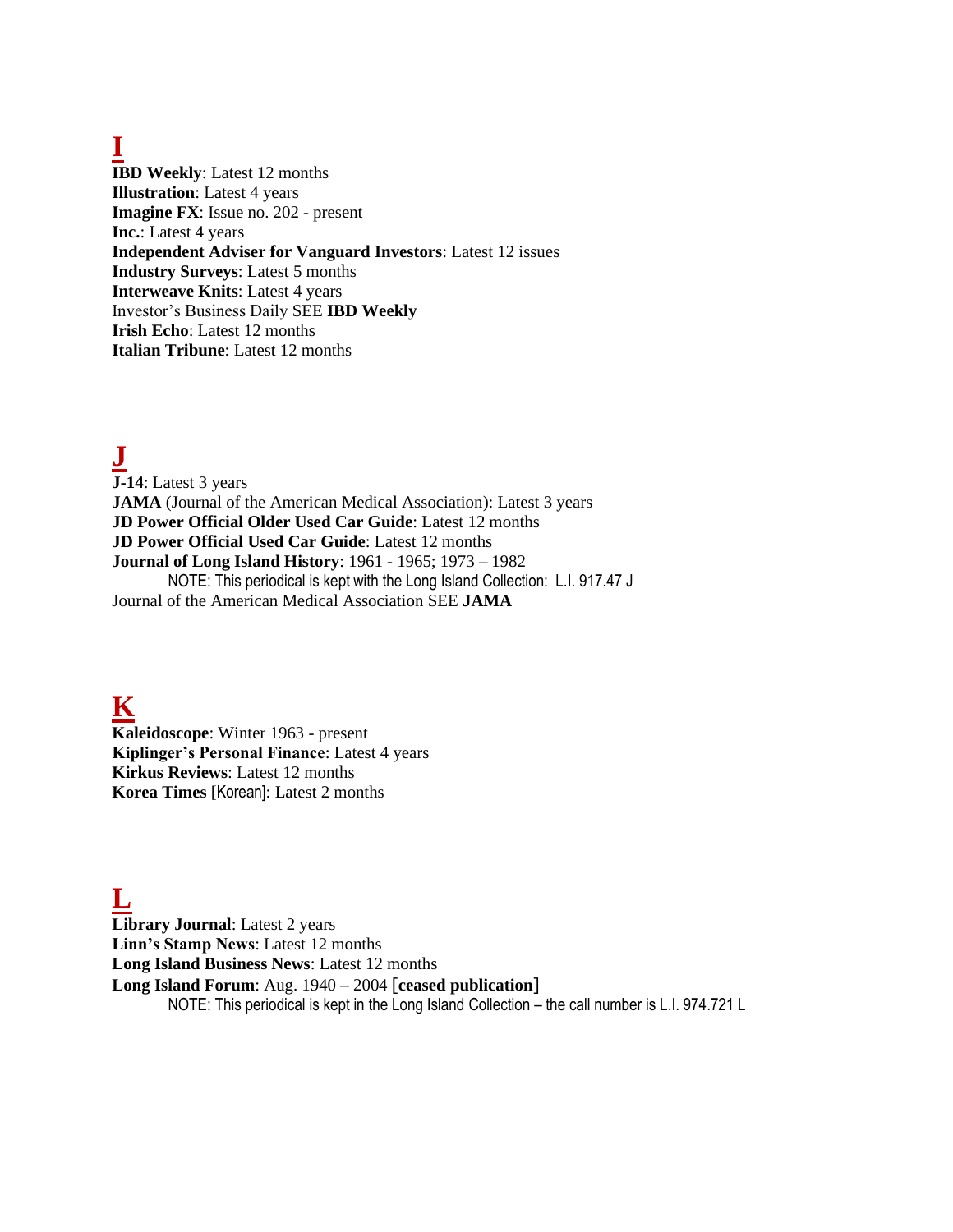### **M**

**Mad**: Latest 4 years **Magnolia Journal**: Latest 4 years **Make**: Latest 4 years **Martha Stewart Living**: Latest 3 years **Mayo Clinic Health Letter**: Latest 3 years **McKinney's Session Laws of New York**: 2007 - present **Men's Health**: Latest 4 years **Men's Journal**: Latest 4 years **Mid Mod Treasures**: Latest 3 years **MIT Technology Review**: Latest 3 years **Model Airplane News**: Latest 3 years **Model Railroader**: Latest 3 years **Mojo**: Latest 4 years **Le Monde Selection Hebdomadaire [**French]: Latest 12 months **Moneyletter**: Latest 12 issues **Mother Earth News**: Latest 4 years **Mother Jones**: Latest 4 years **Motor Trend**: Latest 4 years **Ms**.: Latest 4 years

#### **N**

**Nation**: Latest 2 years **National Catholic Reporter**: Latest 12 months **National Geographic**: 1912 – present [Jan. & Feb. 1929 & Jan. – April 1930 missing] **National Geographic History**: Latest 4 years **National Geographic Kids**: Latest 2 years **National Parks**: Latest 4 years **National Review**: Latest 3 years **National Wildlife**: Latest 4 years **Natural History**: Latest 3 years **Nature**: Latest 2 years **New Criterion**: Latest 3 years **New in Chess**: Latest 4 years **New Republic**: Latest 2 years **New Scientist**: Latest 2 years **New Statesman**: Latest 2 years **New York**: Latest 2 years **New York Amsterdam News**: Latest 12 months **New York Archives**: Latest 3 years **New York Daily News**: Latest 3 months **New York Law Journal**: Latest 6 months **New York Post**: Latest 3 months **New York Review of Books**: Latest 4 years  **New York Times:** Latest 4 months **New York Times - Large Print Weekly**: Latest 12 months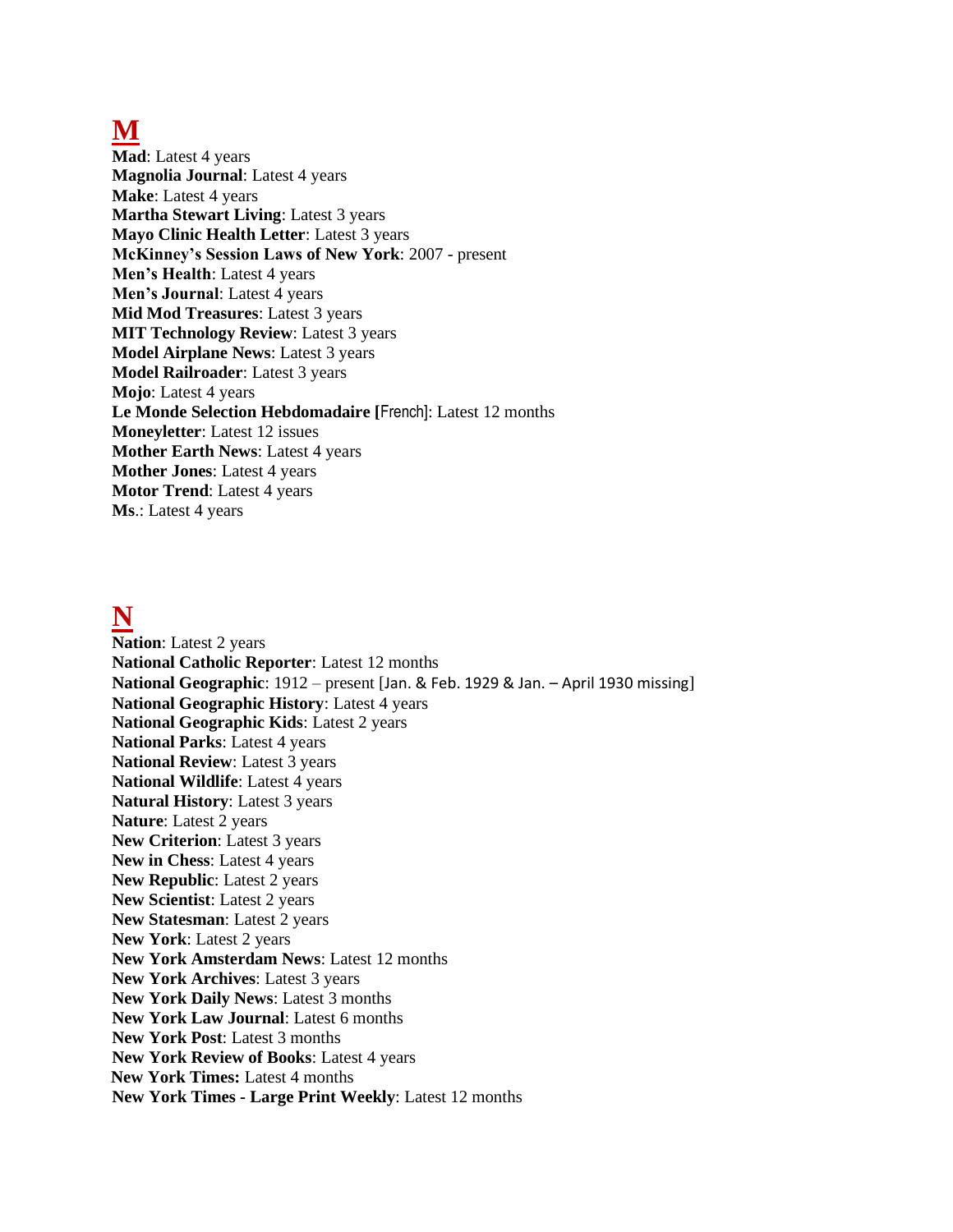**New York Times Sunday Book Review:** Latest 2 years **New York Times Sunday Magazine**: Latest 12 months **New Yorker**: Latest 2 years

**Newsday**: 1983 – 2012 (microfilm); print: Latest 4 months **No-Load Fund Investor**: Latest 12 issues **Nutrition Action**: Latest 4 years

## **O**

**Old House Journal**: Latest 4 years **Opera News**: Latest 4 years **Outlook** (*CFRA/Standard & Poor*): Latest 12 issues

## **P**

**Paris Match** [French]: Latest 2 years **People**: Latest 2 years **Personal Finance**: Latest 6 months **Plain Talk**: Sept. 16, 1911 – Sept. 12, 1914 NOTE: This periodical is kept in the Long Island Collection – the call number is L.I. 050 P **Poetry**: Latest 4 years **Poets & Writers**: Latest 4 years **Popular Mechanics**: Latest 3 years **Port Washington Mail**: Feb. 1961 - Dec. 1962; July 1964 - Oct. 1970 [**ceased publication**] **Port Washington Mail & Reporter**: Nov. 1970 - Dec. 1986 [**ceased publication**] **Port Washington News**: Jan. 1903 – present NOTE: A second copy of the current issue is kept at the Reference Desk **Port Washington Post**: Microfilm: Jan. 1933 - May 1938 [**ceased publication] Port Washington Reporter**: Jan. 1963 – Oct. 1970 [**ceased publication**] **Port Washington Sentinel**: May 17, 1991 – Oct. 11, 2007 [**ceased publication**] **Port Washington Times**: March 2016 - present **Practical Sailor**: Latest 2 years **Prevention**: Latest 4 years **Progressive**: Latest 4 years **Prudent Speculator**: Latest 12 issues **Psychology Today**: Latest 4 years **Public Historian**: 2000 - present **Public Libraries** (*Public Library Association*): Latest 2 years **Publishers' Weekly**: Latest 13 months

**Q QST**: Latest 4 years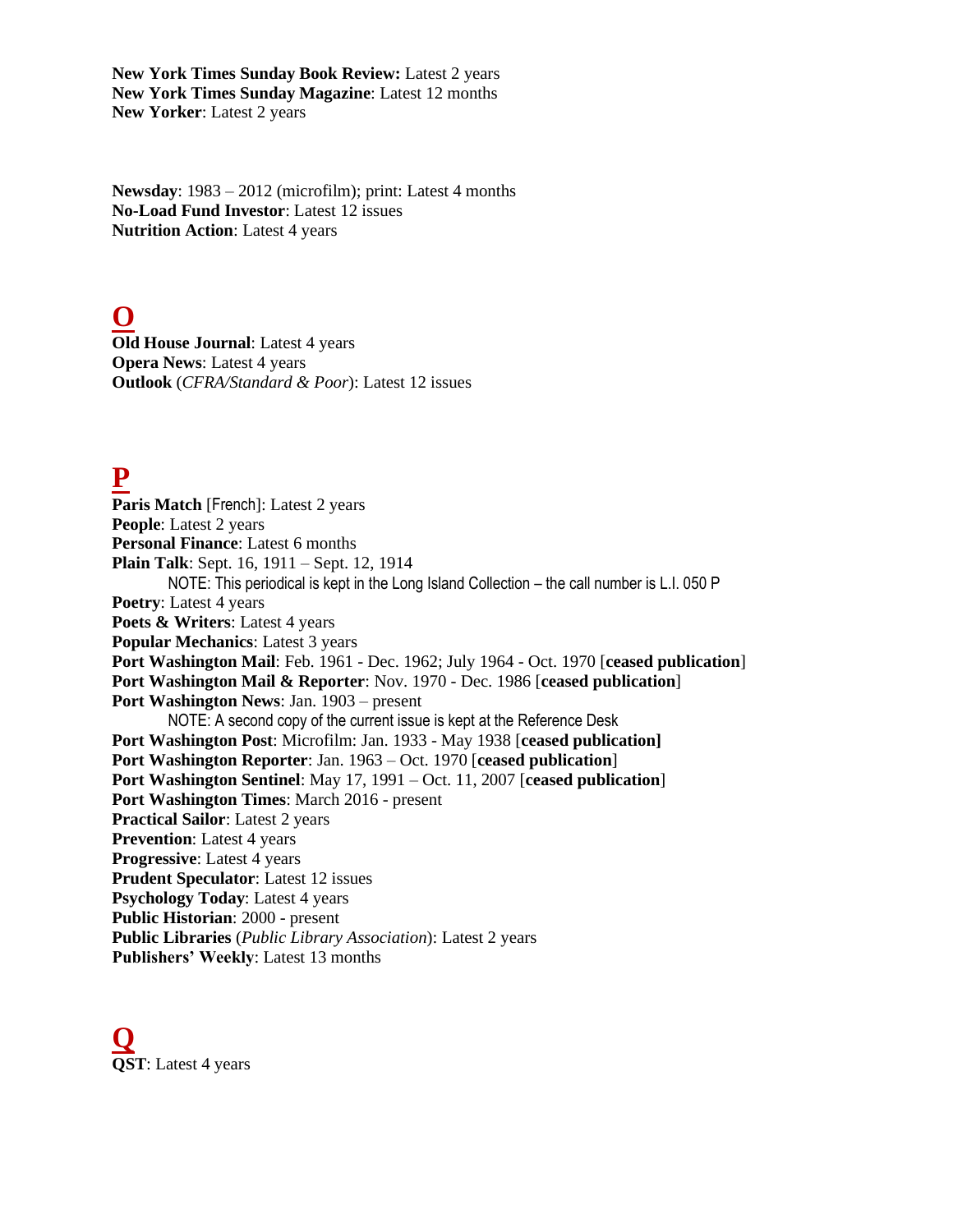#### **R**

**Radio Control Car Action**: Latest 3 years **Ranger Rick**: Latest 2 years **Ranger Rick Jr.**: Latest 2 years **Reader's Digest - Large Print**: Latest 4 years **Real Simple**: Latest 4 years **Rock and Gem**: Latest 4 years **Rolling Stone**: Latest 4 years **Runner's World**: Latest 4 years

#### **S**

**Sail**: Latest 4 years **Sailing**: Latest 4 years **SaltWater Sportsman**: Latest 4 years **School Library Journal**: Latest 4 years **Schreiber Times**: Keep 1980 – 2013 in Periodicals Storage **Science**: Latest 2 years **Scientific American**: Latest 4 years **Sea History**: Latest 4 years **Sight & Sound:** Latest 4 years **Simply Gluten Free:** Latest 4 years **Sky & Telescope**: Latest 2 years **Smithsonian**: Latest 2 years **Sound & Vision**: Latest 4 years **Soundings**: Latest 2 years **Southern Living:** Latest 4 years **Der Spiegel** [German]: Latest 2 years **Sports Illustrated**: Latest 2 years NOTE: Annual swimsuit issue is kept at the Reference Desk **Sports Illustrated for Kids**: Latest 2 years **Standard Directory of Advertisers**: Latest edition **Standard Directory of Advertising Agencies**: Latest edition **Strings**: Latest 4 years **Studio Potter**: Latest 4 years

#### **T**

**Tennis**: Latest 4 years **Threads**: Latest 4 years **Time**: Latest 2 years **TLS** (Times Literary Supplement): Latest 2 calendar years **Town & Country**: Latest 4 years **Travel & Leisure**: Latest 2 years **Tropical Fish Hobbyist**: Latest 3 years **Tufts University Health & Nutrition Letter**: Latest 3 years